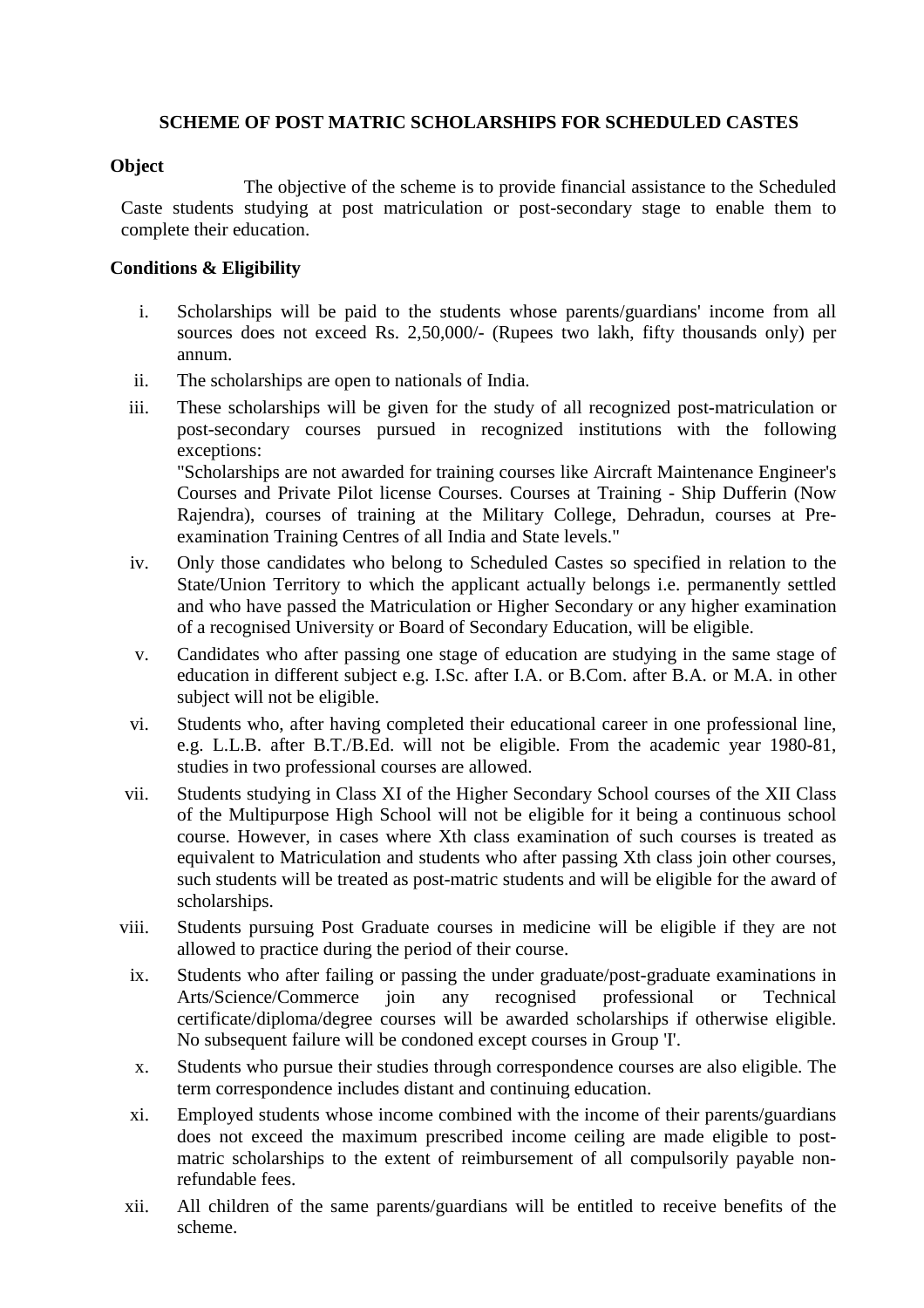- xiii. A scholarship holder under this scheme will not hold any other scholarship/stipend. If awarded any other scholarship/stipend, the student can exercise his/her option for either of the two scholarships/stipends, whichever is more beneficial to him/her and should inform the awarding authority through the Head of the Institution about the option made. No scholarship will be paid to the students under this scheme from the date he/she accepts another scholarship/stipend. The student can however, accept free lodging or a grant or adhoc monetary help from the State Government or any other source for the purchase of books, equipment or for meeting the expenses on board and lodging in addition to the scholarship amount paid under this scheme.
- xiv. Scholarship holders who are receiving coaching in any of the pre-examination training centres with financial assistance from the Central Government/ State Government will not be eligible for stipend under the coaching schemes for the duration of the coaching programme.

## **Value of Scholarship**

The value of scholarship includes the following for complete duration of the course:-

- i. Maintenance allowance,
- ii. Reimbursement of compulsory non-refundable fees,
- iii. Study tour charges,
- iv. Thesis typing/printing charges for Research Scholars,
- v. Book allowance for students pursuing correspondence courses,
- vi. Book bank facility for specified courses, and
- vii. Additional allowance for students with disabilities, for the complete duration of the course.

The details are as follows:

### **(i) Maintenance allowance**

| <b>Groups</b>                                                                                                                                                                                                                                                                                                                                                                                                                                                                                                                                                                                                                                                                                                       | <b>Rate of Maintenance</b><br>allowance (in Rupees per<br>month) |                     |
|---------------------------------------------------------------------------------------------------------------------------------------------------------------------------------------------------------------------------------------------------------------------------------------------------------------------------------------------------------------------------------------------------------------------------------------------------------------------------------------------------------------------------------------------------------------------------------------------------------------------------------------------------------------------------------------------------------------------|------------------------------------------------------------------|---------------------|
|                                                                                                                                                                                                                                                                                                                                                                                                                                                                                                                                                                                                                                                                                                                     | <b>Hostellers</b>                                                | <b>Day Scholars</b> |
| <b>Group I</b>                                                                                                                                                                                                                                                                                                                                                                                                                                                                                                                                                                                                                                                                                                      | 1200                                                             | 550                 |
| (i) Degree and Post Graduate level courses in Medicine (Allopathic, Indian<br>and other recognized systems of medicines), Engineering, Technology,<br>Planning, Architecture, Design, Fashion Technology, Agriculture,<br>Veterinary & Allied Sciences, Management, Business Finance<br>/Administration, Computer Science/ Applications.<br>(ii) Commercial Pilot License (including helicopter pilot and multiengine<br>rating) course.<br>(iii) Post Graduate Diploma courses in various branches of management &<br>medicine.<br>$(iv)$ C.A./I.C.W.A./C.S./I.C.F.A. etc.<br>(v) M. Phil., Ph.D. and Post Doctoral Programmes (D. Litt., D.Sc. etc.),<br>Group I, Group II and Group III courses<br>$(vi)$ L.L.M. |                                                                  |                     |
| <b>Group II</b>                                                                                                                                                                                                                                                                                                                                                                                                                                                                                                                                                                                                                                                                                                     | 820                                                              | 530                 |
| (i) Professional Courses leading to Degree, Diploma, Certificate in areas                                                                                                                                                                                                                                                                                                                                                                                                                                                                                                                                                                                                                                           |                                                                  |                     |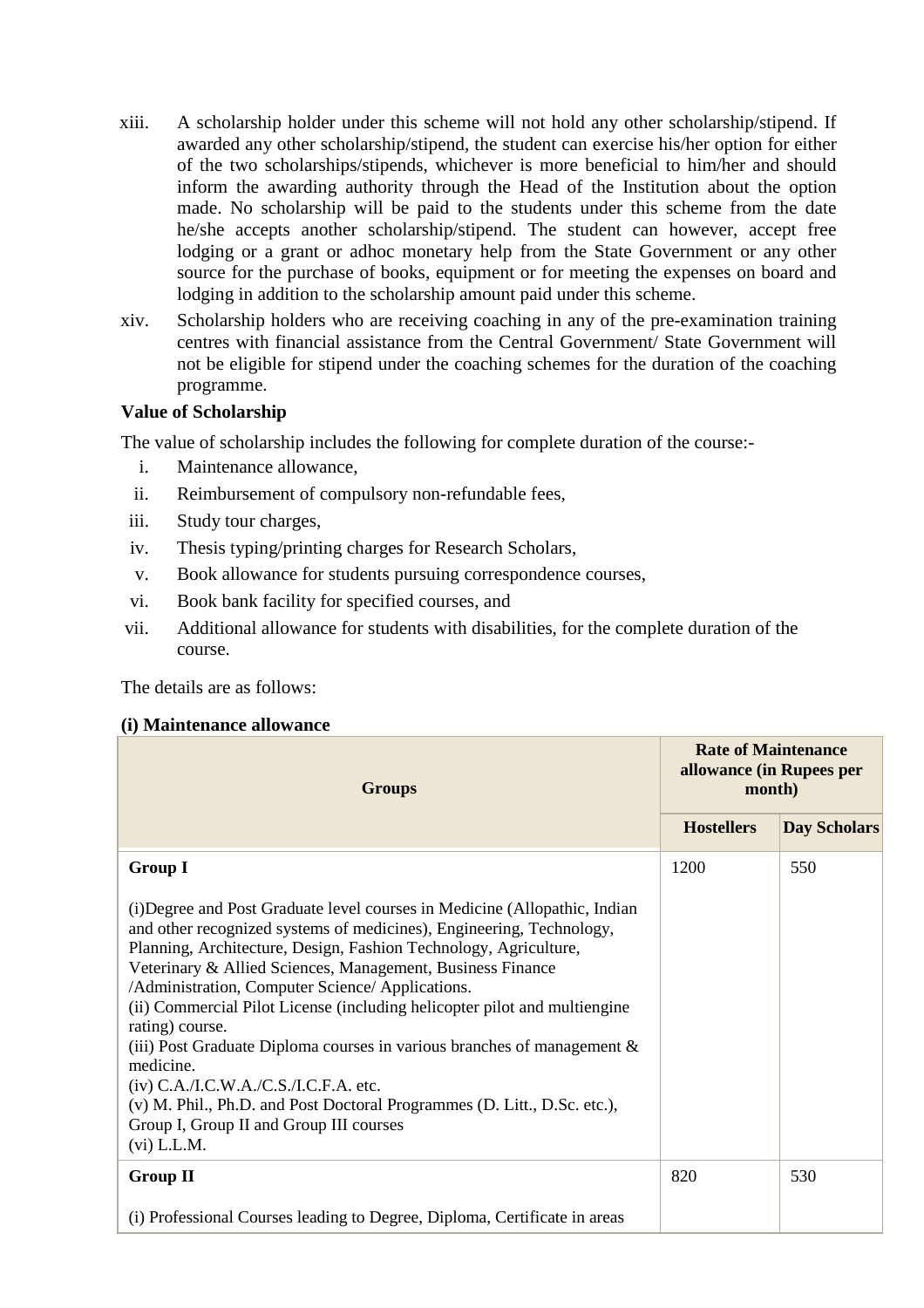| like Pharmacy (B Pharma), Nursing (B Nursing), LLB, BFS, other para-<br>medical branches like rehabilitation, diagnostics etc., Mass<br>Communication, Hotel Management & Catering,<br>Travel/Tourism/Hospitality Management, Interior Decoration, Nutrition &<br>Dietetics, Commercial Art, Financial Services (e.g. Banking, Insurance,<br>Taxation etc.) for which entrance qualification is minimum Sr. Secondary<br>$(10+2)$ .<br>(ii) Post Graduate courses not covered under Group I eg. MA/M<br>Sc/M.Com/M Ed./M. Pharma etc. |     |     |
|---------------------------------------------------------------------------------------------------------------------------------------------------------------------------------------------------------------------------------------------------------------------------------------------------------------------------------------------------------------------------------------------------------------------------------------------------------------------------------------------------------------------------------------|-----|-----|
| <b>Group III</b>                                                                                                                                                                                                                                                                                                                                                                                                                                                                                                                      | 570 | 300 |
| All other courses leading to a graduate degree not covered under Group I $\&$<br>II eg. BA/B Sc/B Com etc.                                                                                                                                                                                                                                                                                                                                                                                                                            |     |     |
| <b>Group IV</b>                                                                                                                                                                                                                                                                                                                                                                                                                                                                                                                       | 380 | 230 |
| All post-matriculation level non-degree courses for which entrance<br>qualification is High School (Class X), e.g. senior secondary certificate<br>(class XI and XII); both general and vocational stream, ITI courses, 3 year<br>diploma courses in Polytechnics, etc.                                                                                                                                                                                                                                                               |     |     |

# **Additional Allowances for SC students with disabilities**

A. Reader Allowance for blind Scholars

| <b>Level of Course</b> | <b>Reader Allowance (Rs. Per</b><br>month) |
|------------------------|--------------------------------------------|
| Group I,II             | 240                                        |
| Group III              | 200                                        |
| Group IV               | 160                                        |

- B. Provision of transport allowance upto Rs.160/- per month for disabled students, if such students do not reside in the hostel, which is within the premises of educational institution. The disability as per the Persons with Disabilities (Equal Opportunities, Protection of Rights and Full Participation) Act, 1995 is defined as blindness, lowvision, leprosy-cured, hearing impairment, locomotor disability, mental retardation and mental illness.
- C. Escort Allowance of Rs.160/- per month for severally handicapped day scholar students with low extremity disability.
- D. Special Pay of Rs.160/- per month is admissible to any employee of the hostel willing to extend help to a severely orthopaedically handicapped student residing in hostel of an educational institution, who may need the assistance of a helper.
- E. Allowance of Rs.240/- per month towards extra coaching to mentally retarded and mentally ill students.

The provisions in (B) to (D) will also apply to such leprosy-cured students.